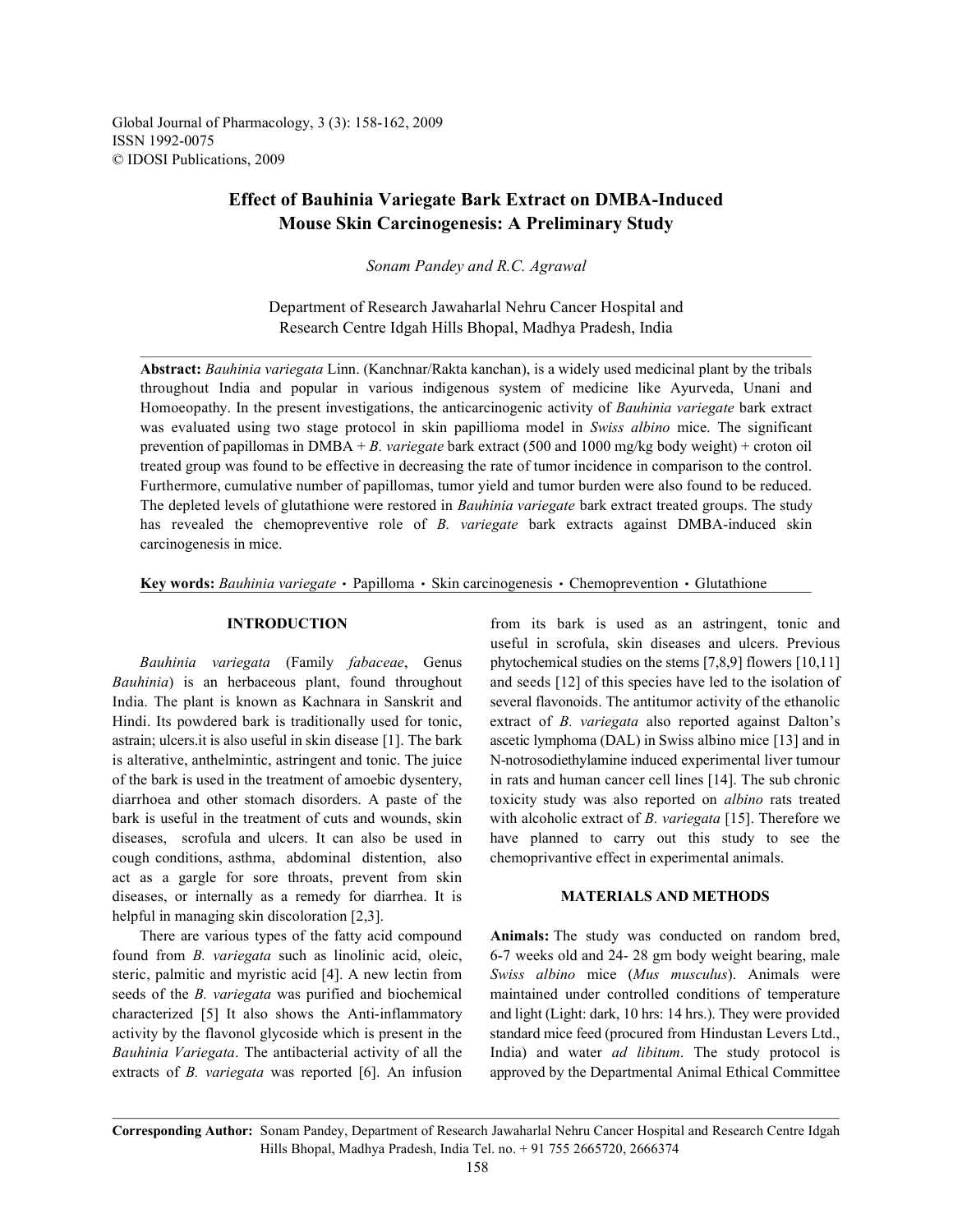Organization, Geneva, Switzerland and Indian National Science Academy (INSA), New Delhi (India).

**Chemicals:** The chemicals, 7, 12-dimethylbenz (a) anthracene (DMBA) and croton oil were procured from Sigma Chemicals Co., St. Louis, USA. DMBA was dissolved at a concentration of 104 µg/100 µl in acetone. Croton oil was mixed in acetone to give a solution of 1% dilution.

**Preparation of the** *Bauhinia Veriegata* **Bark Extract:** The identification of the plant *Bauhinia verigata* (Kachnar) (family*: Leguminose*) was done by botanist Dr. S.S. Khan (Voucher Specimen No: SP/101/LGOB/2006), Department of Botany, Safia Science College, Bhopal, Madhya Pradesh (India). The non-infected stem barks of the plant were extracted with 95% methanol by refluxing for 36 hrs. at 50-60°C. The powder was treated with petroleum either for 3 hours for defatting. Pellets of the drug were obtained and the required dose for treatment was prepared by dissolving the pellets in DMSO at a dose level of 500 and 1000 mg/ kg body weight.

**Experimental Protocol:** Three days before the commencement of the experiment, hair on the interscapular region of the mice were shaved. Only the mice showing no hair growth were selected for the study. The animals were randomly allocated into 8 groups comprising six mice each. The treatment was provided topically on shaved area using the following protocol Berenblum, 1975.

# **Treatment Groups**

**Group 1 (Untreated control):** No treatment

**Group 2 (Vehicle control):** 100 µl acetone 2 times /week up to 16 weeks

**Group 3 (DMBA Alone):** - 104 µg DMBA was dissolved in 100 µl acetone and single application was given.

**Group 4 (Croton Oil Alone):** - 1 % Croton oil was applied on skin 2 times a week up to 16 week.

**Group 5 (DMBA + Croton Oil):** - 104 µg DMBA was dissolved in 100 µl acetone and single application was given afterwards 1 % Croton oil was applied on skin 2 times a week up to 16 week.

and confirms to the guidelines set by World Health **Group 6 (DMBA +** *B. Verigata* **Bark Extract. + Croton Oil):** - 104 µg DMBA was dissolved in 100 µl acetone and single application was given afterwards the 100 µl dose of *B. verigata* bark extract at the dose of 500 mg/kg b. wt. dose was given one hour before the each application of 1 % croton oil 2 times a week up to 16 weeks.

> **Group 7 (DMBA +** *B. Verigata* **Bark Extract. + Croton Oil):** - 104 µg DMBA was dissolved in 100 µl acetone and single application was given afterwards the 100 µl dose of *B. verigata* bark extract at the dose of 1000 mg/kg b. wt. dose was given one hour before the each application of 1 % croton oil 2 times a week up to 16 weeks.

> **Group 8 (***B. Verigata* **Bark Extract Alone):** - was applied on skin 2 times a week up to 16 week.

> The animals of all groups were kept under observation for gross and microscopic changes in skin.

> **Biochemical Study:** Biochemical alterations were studied in all the groups at the time of termination of the experiment (i.e., at  $16<sup>th</sup>$  week). The hepatic level of glutathione (GSH) was determined by the method of Moron *et al.* [16]. The GSH content in blood was measured spectrophotometrically using Ellman's reagent with 5-5, dithiobis-2-nitrobenzoic acid (DTNB) as a coloring reagent, according to the method of Beutler *et al.* [17].

> **Data Analysis:** The differences in the incidence of tumors among different groups were considered to be significant at  $5\%$  significance level ( $p<0.05$ ) when evaluated by Student's 't' test.

## **RESULTS**

The results of the present investigation have been summarized in Tables 1 and 2. Single topical application of DMBA followed by croton oil, produced skin papillomas, which started appearing from the sixth week onward. The tumor incidence in the DMBA + croton oil treated mice (carcinogen control) reached 100% by the end of the experiment (16 weeks). The cumulative number of papillomas in these mice was recorded as 22. The average number of papillomas per mouse (tumor yield) as well as the papillomas per papilloma-bearing mice (tumor burden) was found to be 3.6 (Fig. 1). These were significantly reduced in the group which received the treatment of *B. variegata* stem bark extract additionally at the dose at 500 and 1000 mg/kg body weight (groups VI and VII).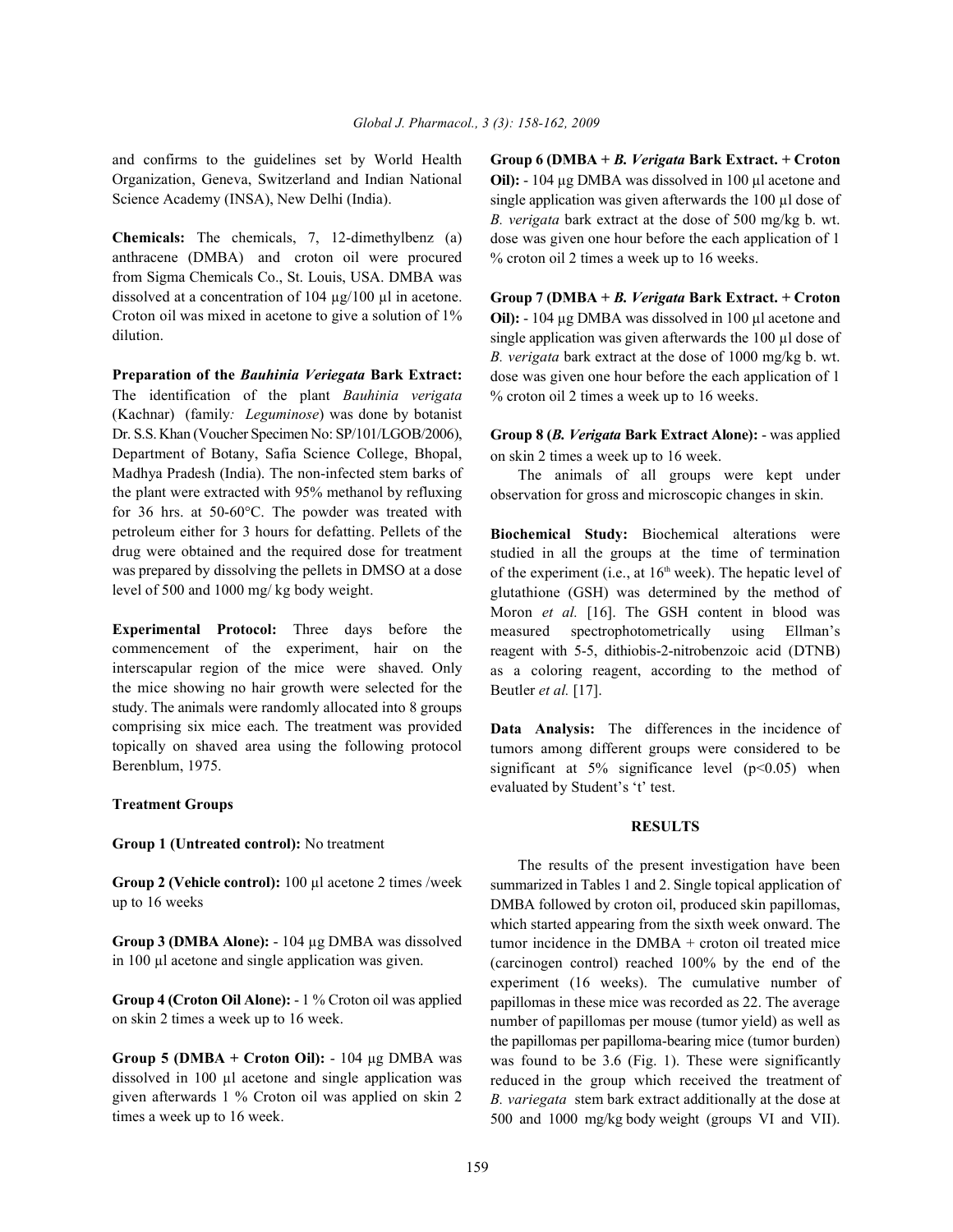### *Global J. Pharmacol., 3 (3): 158-162, 2009*

| S.N.         | Groups                                     | Cumulative No. of Papillomas Tumour Incidence Tumour Yield Tumour Burden Average Latent Period |                |                 |                 |                 |
|--------------|--------------------------------------------|------------------------------------------------------------------------------------------------|----------------|-----------------|-----------------|-----------------|
|              |                                            |                                                                                                |                |                 |                 |                 |
| I            |                                            |                                                                                                |                |                 |                 |                 |
|              | Vehicle alone                              | 00                                                                                             | 0/6            | $00\,$          | $00\,$          | $00\,$          |
| $\mathbf{I}$ |                                            |                                                                                                |                |                 |                 |                 |
|              | DMBA alone (1 application)                 | $00\,$                                                                                         | 0/6            | 0 <sub>0</sub>  | $00\,$          | $00\,$          |
| $\mathbf{H}$ |                                            |                                                                                                |                |                 |                 |                 |
|              | Croton oil alone                           | 00                                                                                             | 0/6            | 0 <sup>0</sup>  | $00\,$          | $00\,$          |
| IV           | B. variegata bark extract alone            | $00\,$                                                                                         | 00             | 0 <sub>0</sub>  | 00              | $00\,$          |
| V            | DMBA+ Croton oil                           | 22                                                                                             | $6/6$ (100%)   | $3.6 \pm 0.42$  | $3.6 \pm 0.42$  | $7.34 \pm 0.31$ |
| VI           | $DMBA + B.$ variegata bark                 |                                                                                                |                |                 |                 |                 |
|              | extract $(500 \text{ mg/kg})$ + Croton oil | 11                                                                                             | $4/6$ (66.66%) | $1.8 \pm 0.65*$ | $2.7 \pm 0.47*$ | $8.29 \pm 0.29$ |
| VII          | DMBA+ B. variegata bark extract            |                                                                                                |                |                 |                 |                 |
|              | $(1000 \text{ mg/kg})$ Croton oil          | 8                                                                                              | $3/6$ (50 %)   | $1.3 \pm 0.61*$ | $2.6 \pm 0.19*$ | $9.21 \pm 0.53$ |

### Table 1: Effect of *B. variegata (*Kachnar) stem bark extract on DMBA-induced papillomas in *Swiss albino* mice

\* Significance level among different groups at p< 0.05.

Table 2: (B) Variation in the glutathione level during DMBA-induced skin carcinogenesis with/without *B. variegata* stem bark extracts treatment

|              |                                                              | Glutathione level |                               |  |
|--------------|--------------------------------------------------------------|-------------------|-------------------------------|--|
| S.N.         | Treatment group                                              | Blood (µg/ml)     | Liver $(\mu \text{ mole/gm})$ |  |
|              | Normal mice                                                  | $3.49 \pm 0.03$   | $63.43 \pm 0.59$              |  |
| $\mathbf{H}$ | Carcinogen (DMBA + Croton oil)                               | $2.80 \pm 0.06$   | $55.98 \pm 0.87$              |  |
| Ш            | $DMBA + B$ . variegata bark extract (500 mg/kg) + Croton Oil | $2.98 \pm 0.17*$  | $59.81 \pm 0.06*$             |  |
| <b>IV</b>    | DMBA + B. variegata bark extract (1000 mg/kg)+ Croton Oil    | $3.02 \pm 0.05*$  | $61.17 \pm 0.05*$             |  |
|              | Data are reported as mean $\pm$ s.e., n=6                    |                   |                               |  |

\* Significance level among different groups at p< 0.05



DMBA + Croton oil for 16 weeks bark extract + Croton oil for 16 weeks

66.6% and 50% by the end of the experiment (16 weeks) tumor incidence. the values of cumulative number of papillomas and tumor A significant fall in glutathione (GSH) activity was yield were recorded 11 and 8 and 1.8 and 1.3 respectively noticed in blood and liver in the carcinogen control The average latency period (i.e. time lag between the animals as compared to *B. variegata* bark extract application of the promoter and the appearance of 50% experimental (groups VI- VII), at the time of termination of of tumors) was also greater with *B. variegata* bark extract the experiment (i.e., 16 weeks). Treatment of *B. variegata* by topical application (Fig. 2). Vehicle Control, No resulted in an enhanced level of GSH ( $p<0.05$ ) in such treatment, *B. variegata* stem bark extract alone, Croton oil groups.



Fig. 1: Photograph showing the skin tumour induced by received the treatment of DMBA + *B. verigata* Fig. 2: Photograph showing the skin tumour which

The tumor incidence in these groups was found to be alone and DMBA alone groups did not induced any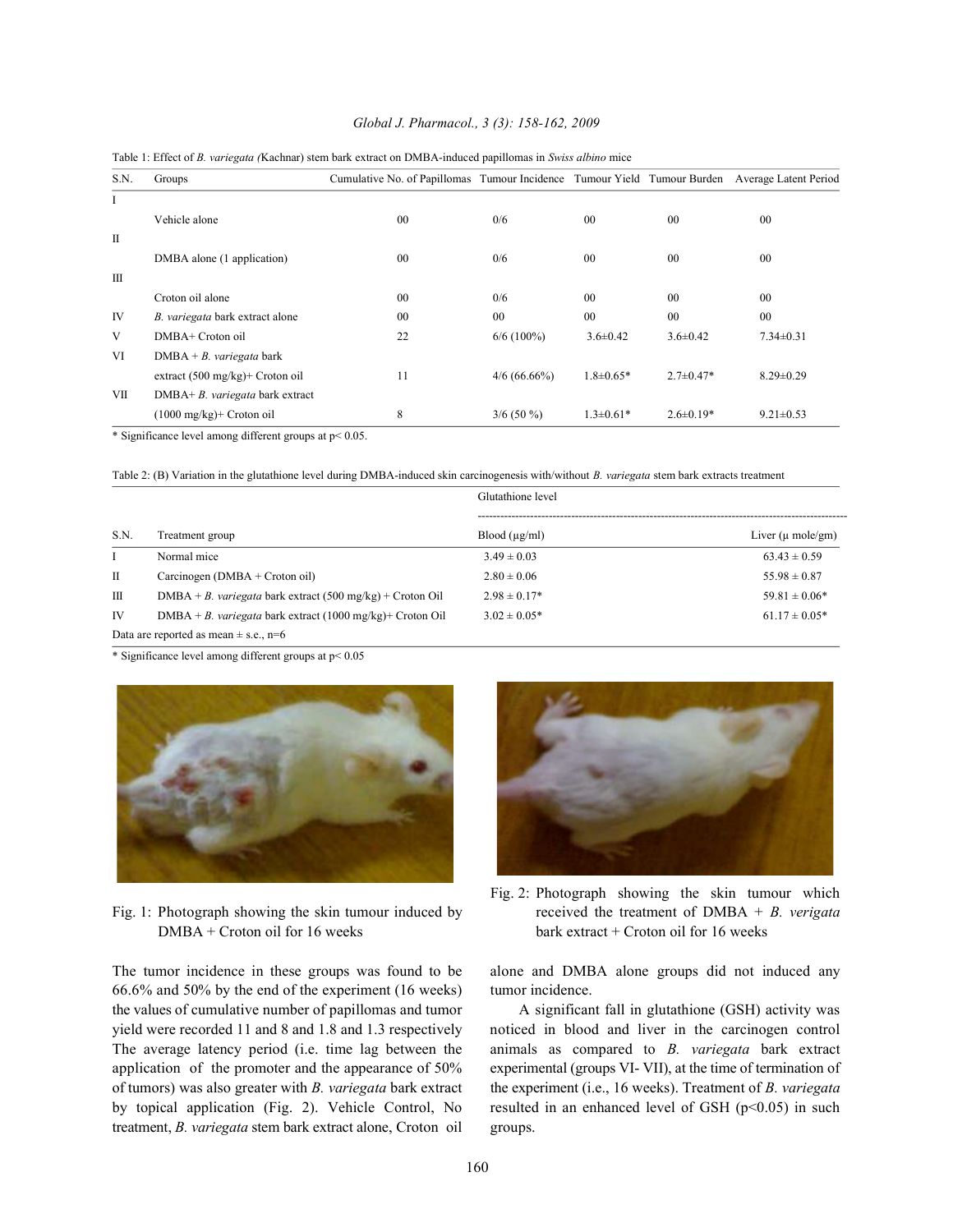The present study demonstrates 100% tumor incidence in the carcinogen control group. Topical application of TPA (active constituent of croton oil) has been reported to increase production of free radicals [18]. This is perhaps due to the free radical oxidative stress that has been implicated in the pathogenesis of a wide variety of clinical disorders [19]. Glutathione is one of the antioxidant enzymes that act as the first line of defense against prooxidant stress. One of the mechanisms by which *B. variegata* rendered protection against carcinogen can be an elevation in the glutathione level that could have been mediated through the modulation of cellular antioxidant level.

The anticarcinogenic effect in skin papilloma model in *Swiss albino* mice of *B. verigata* bark extracts were observed. The phytochemical study indicated the presence of flavonoids, lectin and albumin in *B. variegata* extract. Flavonoids which have been shown to anticarcinogenic activity [20,21] and lectins reported to produce structural variation of the cell envelope [22]. Thus, antitumour effect produced by the Bauhinia extract may be due to its flavonoid and lectin the antitumour activity of ethanolic extract of *B. variegata* was also reported against Dalton's ascetic lymphoma (DAL) in *Swiss albino* mice [13] and in experimental liver tumour in rats [14]. These reports support our finding. Since *B. variegata* is an important herbal drug used as a tonic in Aruveda a traditional medical system of India.

The major proposal for action of *B. variegata* bark extract seems to be the effectiveness to intercept the free radicals and protect cellular molecules from oxidative damage. Further, it modulates glutathione level and is found to inhibit in liver and blood. The mechanism underlying the chemopreventive action of *B. variegata* bark extract and its active principles is not clear; the beneficial effect of *B. variegata* bark extract may be due to either individual or combined effects of its constituents. All these data point to the possibility of developing an extract of *Bauhinia variegata* as a novel, potential agent in the area of cancer chemotherapy. Further research is required in this direction.

Single application of DMBA was given at the dose of 104 mg/kg body wt. and followed 1 week later by 1% croton oil was given 1 hour after the each applications of *B. variegata* leaf extract 2 times/week until the end of the experiment (i.e. 16 weeks); *B. variegata*

**DISCUSSION** stem bark extract 500 and 1000 mg/kg/2 cm2/week/mice treatment starting with the application of DMBA until the end of the experiment.

### **REFERENCES**

- 1. Manandhar, N.P., 2002. Plants and People of Nepal Timber Press. Oregon., 88: 192-27-6.
- 2. Gordon, M.C. and J.N. David, 2001. Natural Product Drug Discovery in the next millennium, Pharm Blol., 39: 8-17.
- 3. Vileges, J.H., E. DeMarchi and E.M. Lancas, 1997. Phytochemical studies of some medicinal plants. Anal., 8: 266-270.
- 4. Zaka, S.H., N. Saleem and S.A. Shakir, 2006. Fatty acid composition of *Bauhinia variegata* and *Bauhnia malabarica* seed oils-comparsion of their Physico-chemical Properties, 4(2): 169-170.
- 5. Jose, A., C.S. Silva Daniela, P.A. Damico, M.A. Baldasso, F.V. Mattiolo, L.F. Winck, J.C.N. Fraceto and M. Sergio, 2007. Isolation and Biochemical characterization of a galactoside Binding lecting from *Bauhinia variegata* candida (BvcL) seeds The Protein J., 26(3): 193-201.
- 6. Davies, J., 1994. Inactivation of antibiotics and the dissemination of resistance genes. Science Direct, 264: 375-382.
- 7. Gupta, A.K., T.J. Vidyapati and J.S. Chauhan, 1979. 5,7-Dihydroxyflavanone-40-O-\_-l-rhamnopyranosyl- \_-d-glucopyranoside from *Bauhinia variegata.* Indian J. Chemistry, 18B: 85-86.
- 8. Gupta, A.K., T.J. Vidyapati and J.S. Chauhan, 1980. Chemical examination of the stem of *Bauhinia variegata.* Planta Medica., 38: 174-176.
- 9. Gupta, A.K. and J.S. Chauhan, 1984. Constituents from the stem of *Bauhinia variegata.* National Academy of Science Letters, 7: 15-16.
- 10. Rahman, W. and S.J. Begum, 1966. Flavonoids from the white flowers of *Bauhinia variegata.* Natur Wissenschaften, 53: 384-385.
- 11. Wahab, S.M.A.E, G.M. Wassel, N.M. Ammar and T. Hanna, 1987. Flavonoid constituents in the different organs of selected Bauhiniaspecies and their effect on blood glucose. Herba Hungeria., 26: 27-39.
- 12. Yadava, R.N. and V.M.S. Reddy, 2001. A new flavone glycoside, 5-hydroxy-7,30,40,50-tetramethoxyflavone 5-O-\_-d-xylopyranosyl (1!2) rhamnopyranoside from *Bauhinia variegata.* J. AsianNatural Products Res., 3: 341-346.